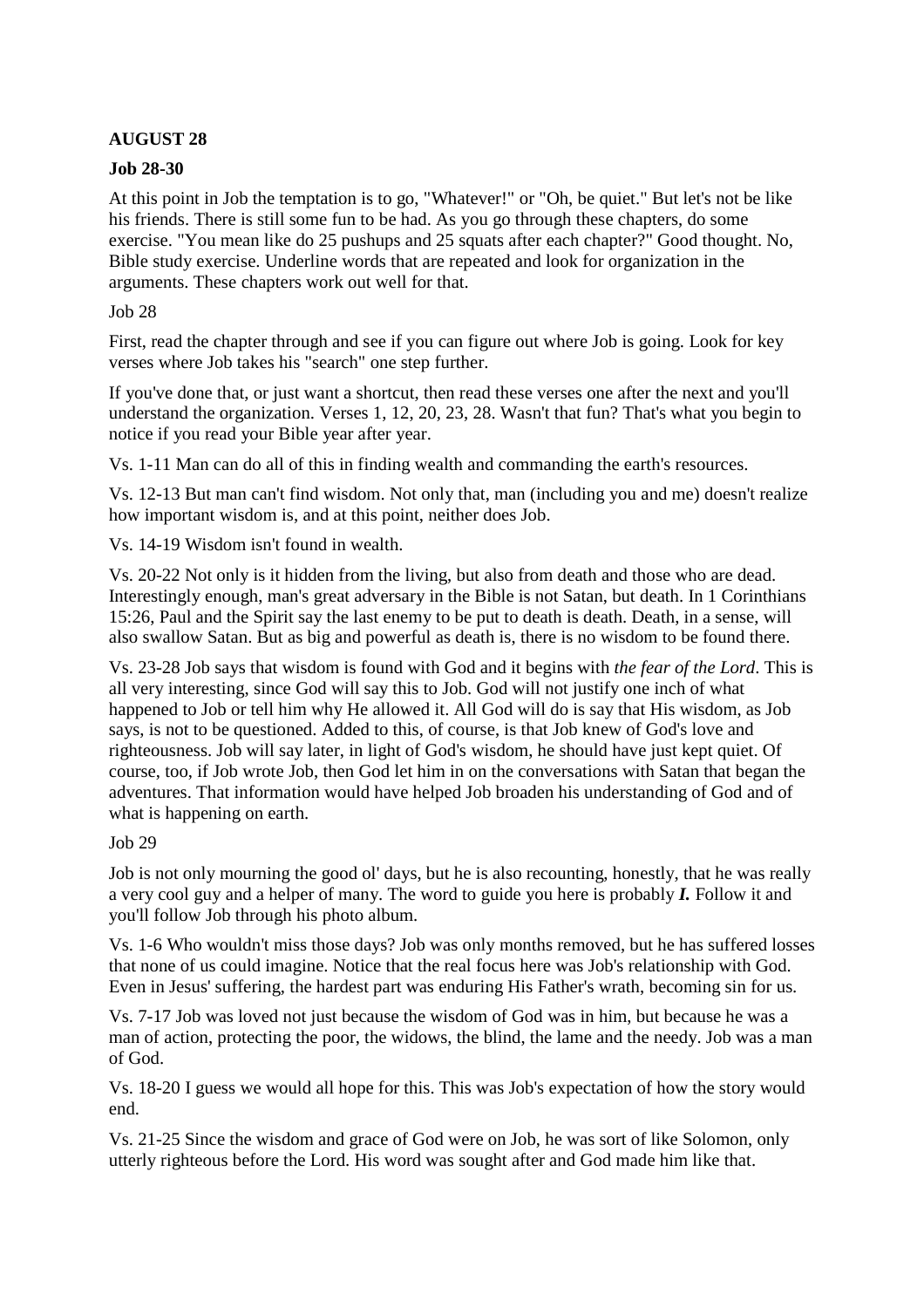In all of what we read here, it seems a little self-promoting. I think that Job was pushed to this by his enemies, just as Paul will be pushed, in 2 Corinthians, to blow his horn a little. On the other hand, Paul was given a thorn in the flesh, a messenger of Satan, to keep him humble. I think that this humbling process was also a part of what was happening to Job. Job hadn't sinned, but I think that God knew that without a lesson in humility, Job would have fallen. Tomorrow Elihu will begin talking and he will suggest this.

Job 30

Now look for *now.*

Vs. 1-8 Not everyone appreciated Job's godliness. Now that Job was suffering, the rabble roused themselves to howl at him. Of course, we can also see God's wisdom in this. We saw in Esther that for the short time, when the enemies of the Jews thought they could kill the defenseless Jews, they stepped out in their arrogance and showed the world who they were. That was a wise way for God to smoke them out and get them to voice their hate and pride. The same thing had happened here.

Vs. 9-15 Apparently these people were made bold to spit and do all sorts of stuff because God humbled Job.

Vs. 16-19 This is how Job felt. He felt poured out; because, in his mind, God had cast him in the mire.

Vs. 20-23 This change will be pretty obvious to you because Job starts saying *you*. Job is wrong here, but we know more about the behind-the-scenes story than Job does.

Vs. 24-31 Job now seems to be summing up the past three chapters, lamenting how life has totally crashed in on him. Here he is crying for help in the same way that those he had helped had cried for help, and wonder of wonders, no help came. There was no Job to help Job. God Himself allowed Job's mean friends to assault him. God Himself held Job's help back. Why? So we would have this book and have to struggle with God's use of our lives in light of the plan of redemption going on, on our planet.

If you were in a discipleship group, you'd be discussing what you found in these chapters.

I know it is hard to be patient with Job's entire lament, but there is something for us in this as disciples. There is deep suffering on this planet, and there is suffering as we follow Christ. We're reading of Paul's suffering, and in his responses to the Corinthians, we see that there was a reason for the season of darkness he experienced. What proves our spiritual maturity and understanding of God more clearly than when we follow Him through "pitch black" life and still embrace the love of Christ and the wisdom of God? Anyone can follow or sound spiritual when everything is great and you're on your way to Applebee's. For most people on this planet, life resembles Job more than it does Applebee's. How do you really tell someone to hang on in the storm, unless you've hung on in the storm? How do you learn how to hang on in the storm, unless you go through the storm and love and trust Christ, and make Him totally enough. And it really helps to read Job and Psalms.

## **2 Corinthians 2:12-17**

This is a very short reading today, but very important for a few reasons.

Vs. 12-13 This is Paul completing the story of his inner conflict with this situation in Corinth. He has a father's heart for this church and is unable to find rest.

Two things are interesting here. First, God didn't give Paul rest. Paul couldn't settle his own heart even though he was a very spiritual guy. That's good to know and makes me feel better when I can't find rest. Second, there was a door for ministry opened to him, but Paul still couldn't rest.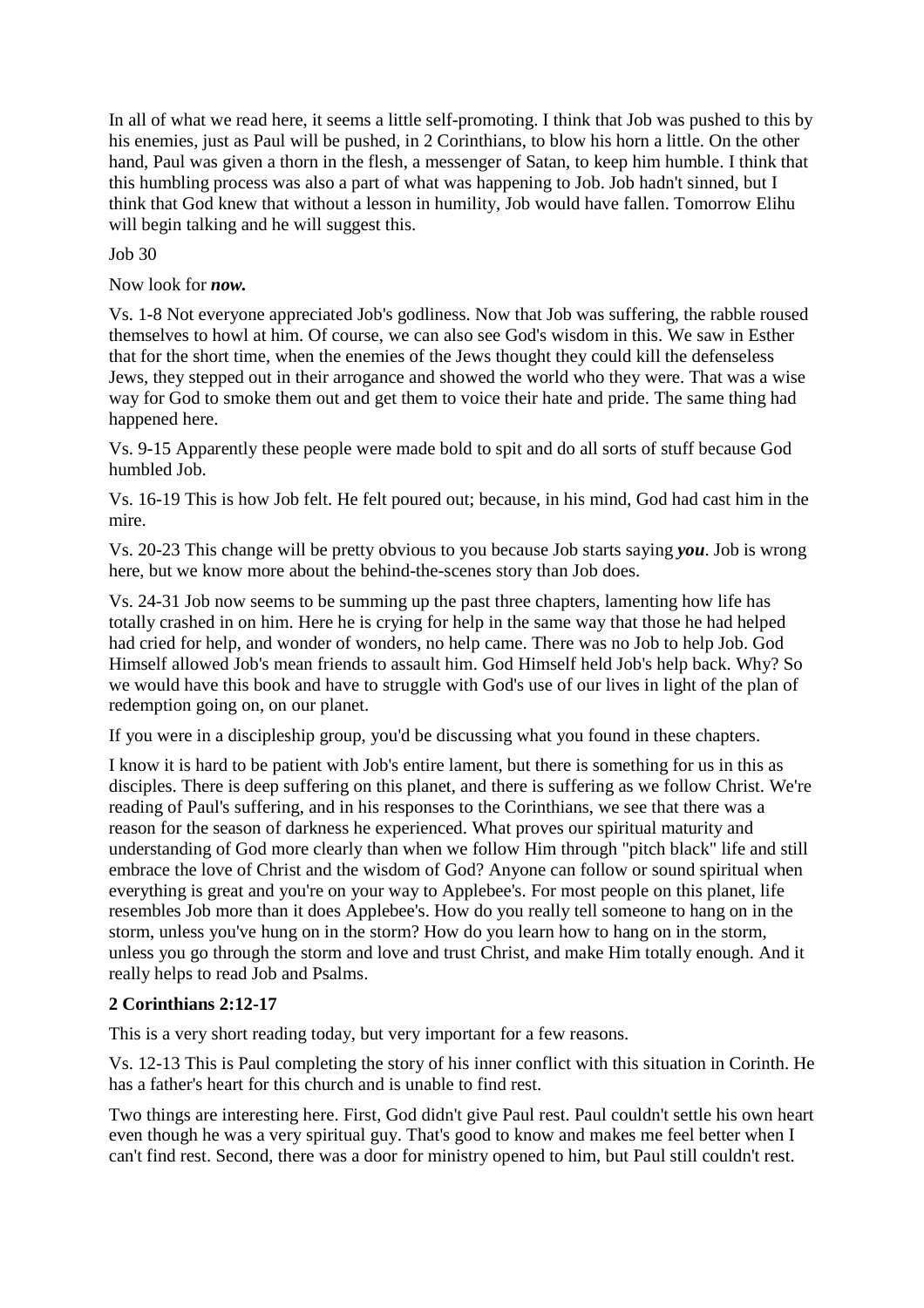What kind of minister was Paul to let his inner conflict ruin his chance to have an impact on these people? He was normal and his unrest was inspired by the Spirit.

Vs. 14-17 Now this is Paul explaining what he learned in all of that unrest and conflicting feelings. This is also how Paul dealt with walking away from an open door. We would not have these verses, if he had not followed the Lord through this storm in his life. Actually, this entire description of what Paul learned will continue from here to 7:5, where Paul will begin talking again about meeting Titus. To me this is amazing. Paul is telling us firsthand what he learned in the storm, making sense of the problem in Corinth, the unrest in Asia and the unrest in his own heart. This is not a rabbit trail, but a divinely planned explanation of what it means to have a servant's heart and mind in the harvest. This is what God engineered in Paul through his distress.

V. 14 There was turmoil and not knowing what to do, but what Paul learned was that even in this confusion of heart, God leads. That's pretty cool.

Vs. 14-16 And what about that open door that Paul had to leave? Even for that brief moment, he saw how Christ used him in the harvest. Although his mind was not at peace, in Christ, the presence of Paul & Co. and their sincerity still attracted some and repelled others. God still used them, but involuntarily. Paul was amazed. With few words and in deep personal unrest, God attracted some to them and caused others to react with repulsion. They were ready to be used, but God didn't need their sufficiency. The Father Himself was drawing and repelling. He was the sufficient one. Paul learned that it didn't all ride on him. He could allow himself to be weak and trust the Father for the harvest. (By the way, Paul came back to Troas later.)

V. 17 This confirmed the truth for Paul against all the accusations (*peddlers of God's Word*). Note that there is a connection of words here with those in 1:12. The power came from God and was proven by their sincerity and their simple message, as they followed Christ in the harvest. Fruit was borne. Their ministry and its fruit were not based on their cunning, their market research, wisdom or strength. They loved Christ, followed Him in the harvest, and God did the rest.

Can God really use us when we're confused and broken? Do we have an appearance to keep up? In a moment, God humbled Paul more than he was already humbled. Paul was already broken, but God made the crack bigger and more fragrance came out. So now Paul himself was amazed and praising God. That's pretty cool.

#### **Psalm 42**

So, this is the second time this year you've read Psalm 42. Does it have any different sense for you now, since we're reading Job and 2 Corinthians? In a way, it seems to me that all of the emotions of waiting, hope and suffering roll together through all these books. In a way, it intensifies the message of hope and deliverance.

Vs. 1-2 It is interesting to me that all those who love the Lord cry out for Him the same way. Job longed for God's presence. Moses prayed to see God's face, and David focused his life on wanting to dwell in the Lord's sanctuary.

V. 3 This is probably David writing this, but it was put to music by the sons of Korah. David had been anointed when he was about twelve. So in those years running from Saul, where was God? Later God made a promise to David, but then his own son sought to kill him. How solid was that promise? Where was God?

In Job's case, this wasn't just the mocking of those in the community who knew Job, but his friends stood there accusing him and pointing to God's silence and Job's suffering as proof of his wrong.

V. 4 It isn't that we live in the past; it is that we strengthen our hearts in the Word and stand on the testimony of God's faithfulness as revealed in the Word.